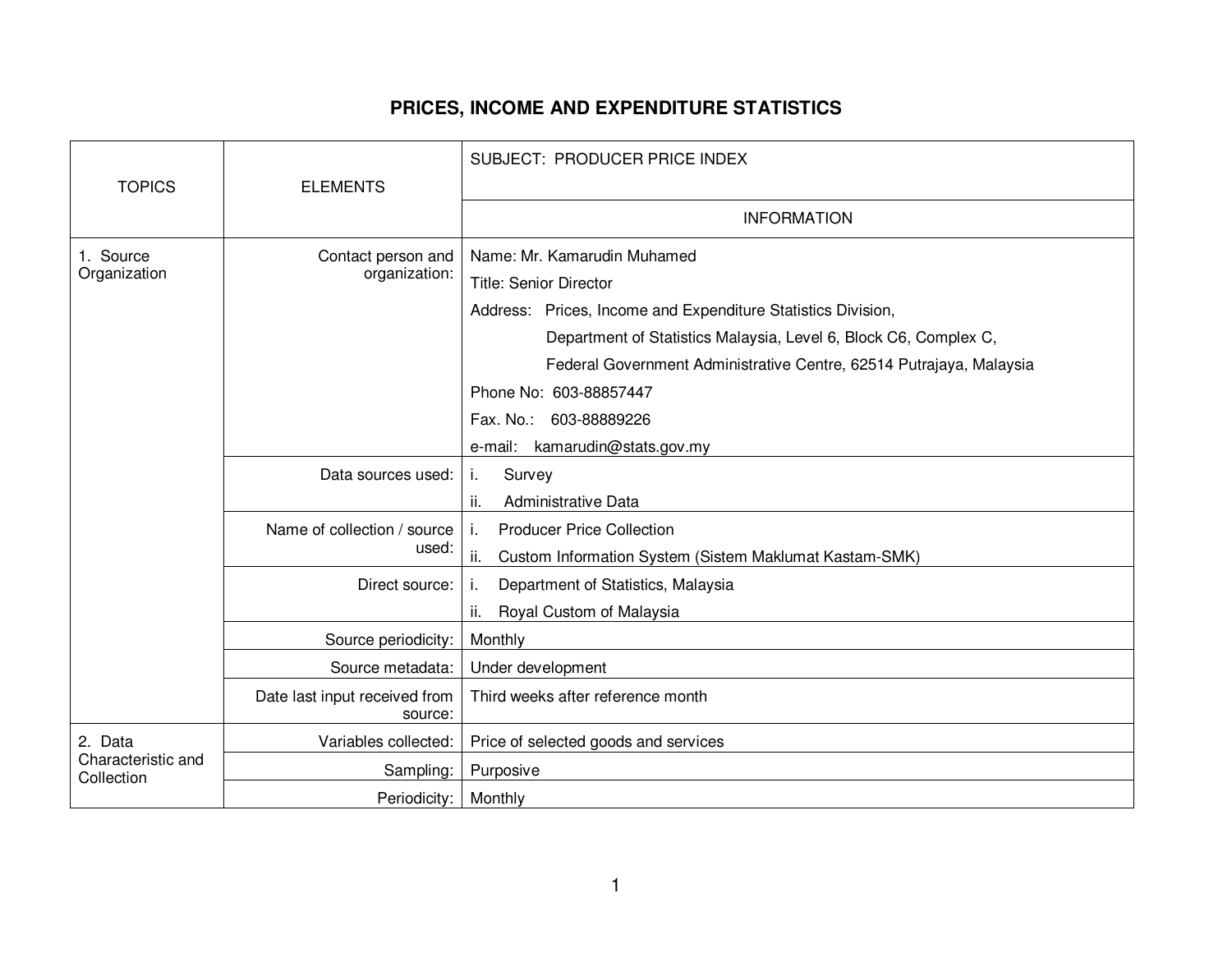|                                                           | Reference period:                             | Calendar year                                                                |
|-----------------------------------------------------------|-----------------------------------------------|------------------------------------------------------------------------------|
|                                                           | Base period:                                  | $2000 = 100$                                                                 |
|                                                           | Date last updated:                            | Monthly                                                                      |
|                                                           | Link to release calendar:                     | Advanced Release Calendar                                                    |
|                                                           | Other data characteristics and<br>collection: | n.a.                                                                         |
| 3. Statistical<br>Population and<br>Scope of the Data     | Statistical population:                       | Establishment                                                                |
|                                                           | Geographical coverage:                        | Malaysia                                                                     |
|                                                           | Sector coverage:                              | i.<br>Agriculture and Fishing                                                |
|                                                           |                                               | Mining<br>ii.                                                                |
|                                                           |                                               | iii.<br>Manufacturing                                                        |
|                                                           |                                               | <b>Utilities</b><br>iv.                                                      |
|                                                           | Institutional coverage:                       | n.a.                                                                         |
|                                                           | Item coverage                                 | 2,008 items (goods and commodities)                                          |
|                                                           | Population coverage:                          | Approximately 2,164 establishments                                           |
|                                                           | Product coverage:                             | 5 main group in MSIC 2000 / 10 main group in SITC                            |
|                                                           | Other coverage:                               | n.a.                                                                         |
| 4. Statistical<br>Concepts and<br>Classifications<br>Used | Key statistical concepts used:                | Producer Price Index: Manual and Theory, System of National Account (SNA) 93 |
|                                                           | Classifications used:                         | Standard International Trade Classification (SITC Rev 3)<br>i.               |
|                                                           |                                               | Malaysia Standard Industrial Classification (MSIC 2000)<br>ii.               |
|                                                           |                                               | iii.<br>Malaysia Classification by Product Activity (MCPA 2005)              |
| 5. Statistical<br>Computation and<br>Dissemination        | Aggregation and consolidation:                | National level                                                               |
|                                                           | Estimation:                                   | n.a.                                                                         |
|                                                           | Imputation:                                   | Missing prices are imputed using the overall mean method                     |
|                                                           |                                               |                                                                              |
|                                                           | Transformations:                              | n.a.                                                                         |